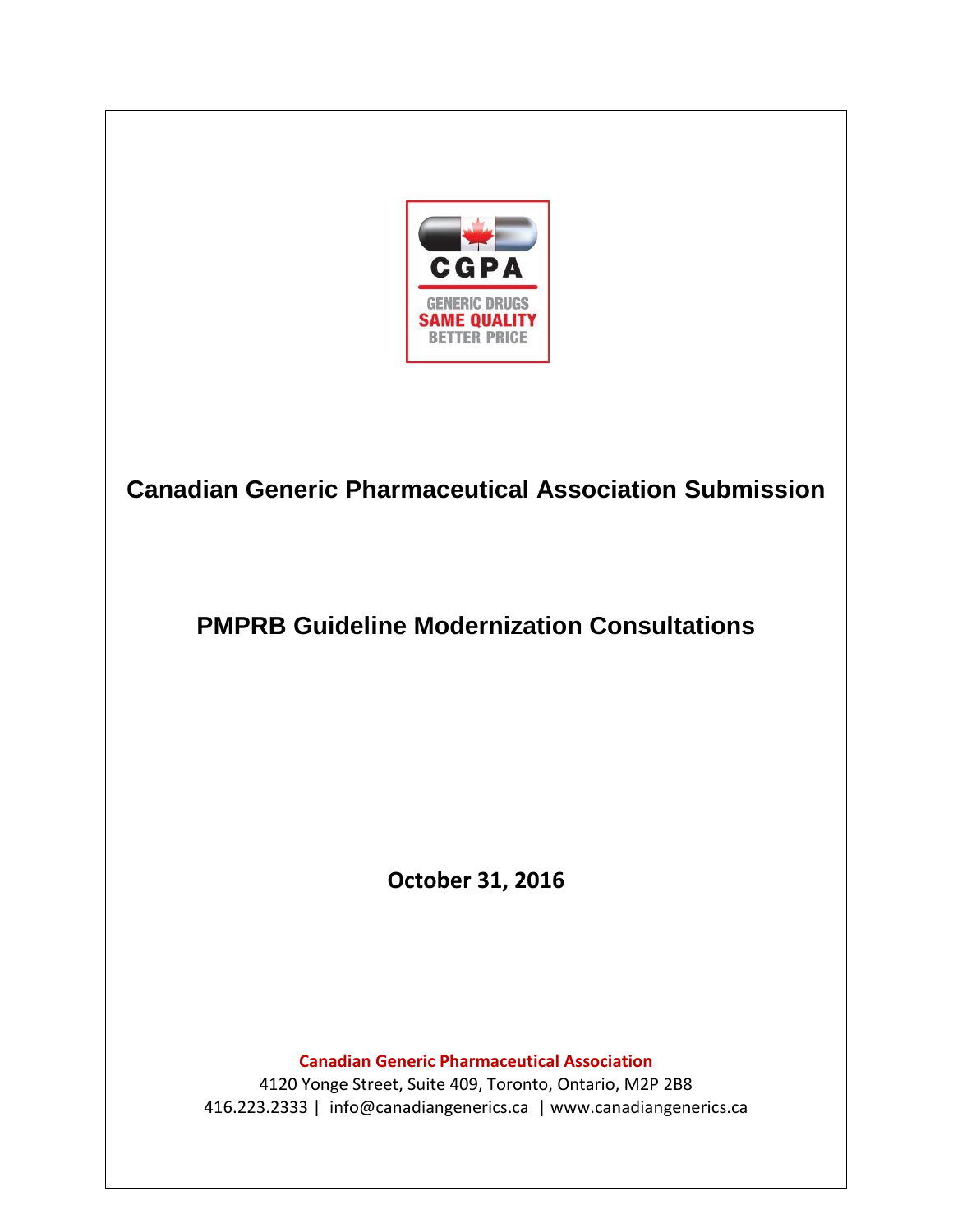## **TABLE OF CONTENTS**

| <b>INTRODUCTION</b>                                                                                                                                | 1              |
|----------------------------------------------------------------------------------------------------------------------------------------------------|----------------|
| <b>APPLICATION OF CURRENT PMPRB FRAMEWORK TO GENERIC DRUGS</b>                                                                                     | $\mathbf{2}$   |
| <b>CURRENT PRICING REGIME FOR GENERIC DRUG PRICES IN CANADA</b>                                                                                    | 3              |
| PROPOSED AMENDMENTS TO PMPRB FRAMEWORK FOR GENERIC<br><b>DRUGS</b>                                                                                 | 6              |
| The PMPRB Framework Should Distinguish Patented Brand Drugs from<br>Patented Generic Drugs to Enable Differential Treatment                        | 6              |
| The PMPRB Framework Should Set out the Investigation Process for<br><b>Patented Generic Drugs</b>                                                  | 7              |
| The PMPRB Framework Should Clarify that Patent Licenses will not be<br>Implied                                                                     | $\overline{7}$ |
| The PMPRB Framework Should Set out the Excessive Pricing Analysis<br>Applicable to Patented Generic Drugs                                          | 10             |
| The PMPRB Framework Should Specify that Excessive Pricing for<br>Patented Generic Drugs is Prospective Only                                        | 11             |
| The CGPA Emphasizes its Support for the Continued Monitoring of<br>R&D Investment in Canada in Relation to Sales of Patented Brand<br><b>Drugs</b> | 11             |
| <b>CONCLUSION</b>                                                                                                                                  | 13             |
| APPENDIX 1: Responses to certain questions set out in the "PMPRB"<br><b>Guidelines Modernization Discussion Paper"</b>                             | 14             |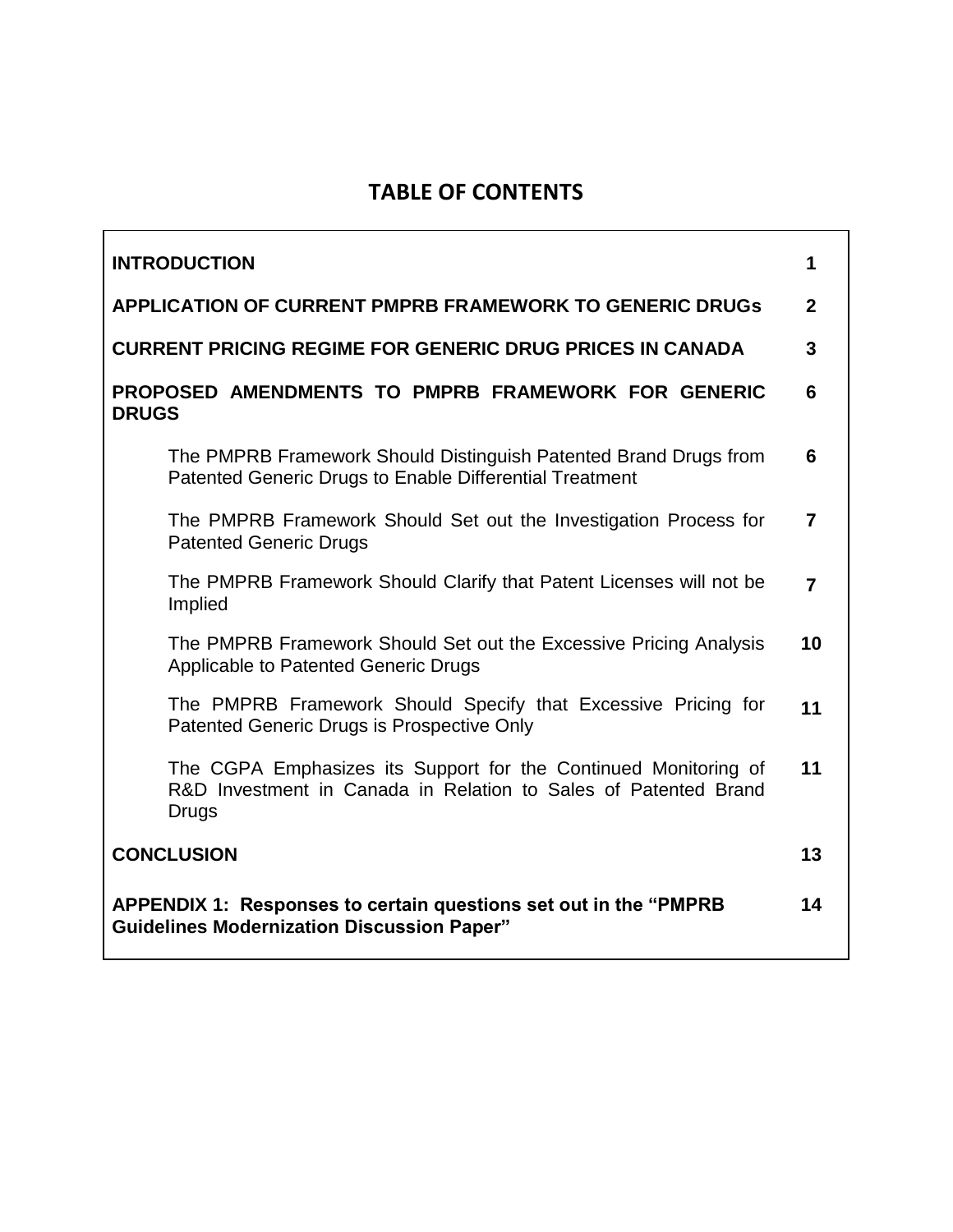## **INTRODUCTION**

 $\overline{a}$ 

The Canadian Generic Pharmaceutical Association (CGPA) is the national association representing Canada's generic pharmaceutical industry, a group of companies which specialize in the production and marketing of high quality, affordable generic drugs.

For more than 50 years, Canada's generic pharmaceutical industry has played a vital role in the country's health-care system and its economy by providing safe, effective, proven alternatives to more expensive brand-name medicines.

Increasing patient access and helping to ensure the affordability and sustainability of drug benefit plans and the broader health-care system is a core value of Canada's generic pharmaceutical industry.

In Canada, generic medicines are dispensed to fill fully 69 per cent of all prescriptions but account for account for only 22 per cent of the \$25-billion Canadians spend annually on prescription medicines. The CompassRx Report released by the Patented Medicine Prices Review Board (PMPRB) in March 2015 confirms that the most significant factor for controlling prescription drug costs in Canada is increased use of generic prescription medicines.

The CGPA is pleased to provide this submission in respect of the PMPRB's Guidelines Discussion Paper of June 2016.

The PMPRB Framework<sup>1</sup> was not established in a manner that took into consideration the particular market dynamics unique to generic drug products, let alone Patented Generic Drugs.<sup>2</sup> Generic drug prices are regulated in a sophisticated manner by individual provinces and territories, and more recently by the federal, provincial, and territorial governments collectively through the pan-Canadian Pharmaceutical Alliance ("pCPA").

In order to accommodate for the market dynamics unique to generic drug products, the PMPRB Framework should be amended to specify that:

- brand and generic drugs are separate categories of product, in order to allow for differential treatment of those product categories under the PMPRB Framework;
- investigations into Patented Generic Drugs will be initiated by the PMPRB only where all of the following criteria are met:
	- a complaint is received by the PMPRB regarding the pricing of the Patented Generic Drug;

<sup>1</sup> The "PMPRB Framework" refers to the applicable provisions of the *Patent Act* and *Patented Medicines Regulations* in relation to the PMPRB, the case law interpreting those provisions, as well as the various guidelines and policies issued by the PMPRB to date. In proposing amendments to the PMPRB Framework, the CGPA recognizes that the case law cannot be amended.

 $^2$  As discussed in greater detail below, Patented Generic Drugs are a subset of generic drugs that fall within the scope of the claims of a patent owned or licensed by a generic manufacturer.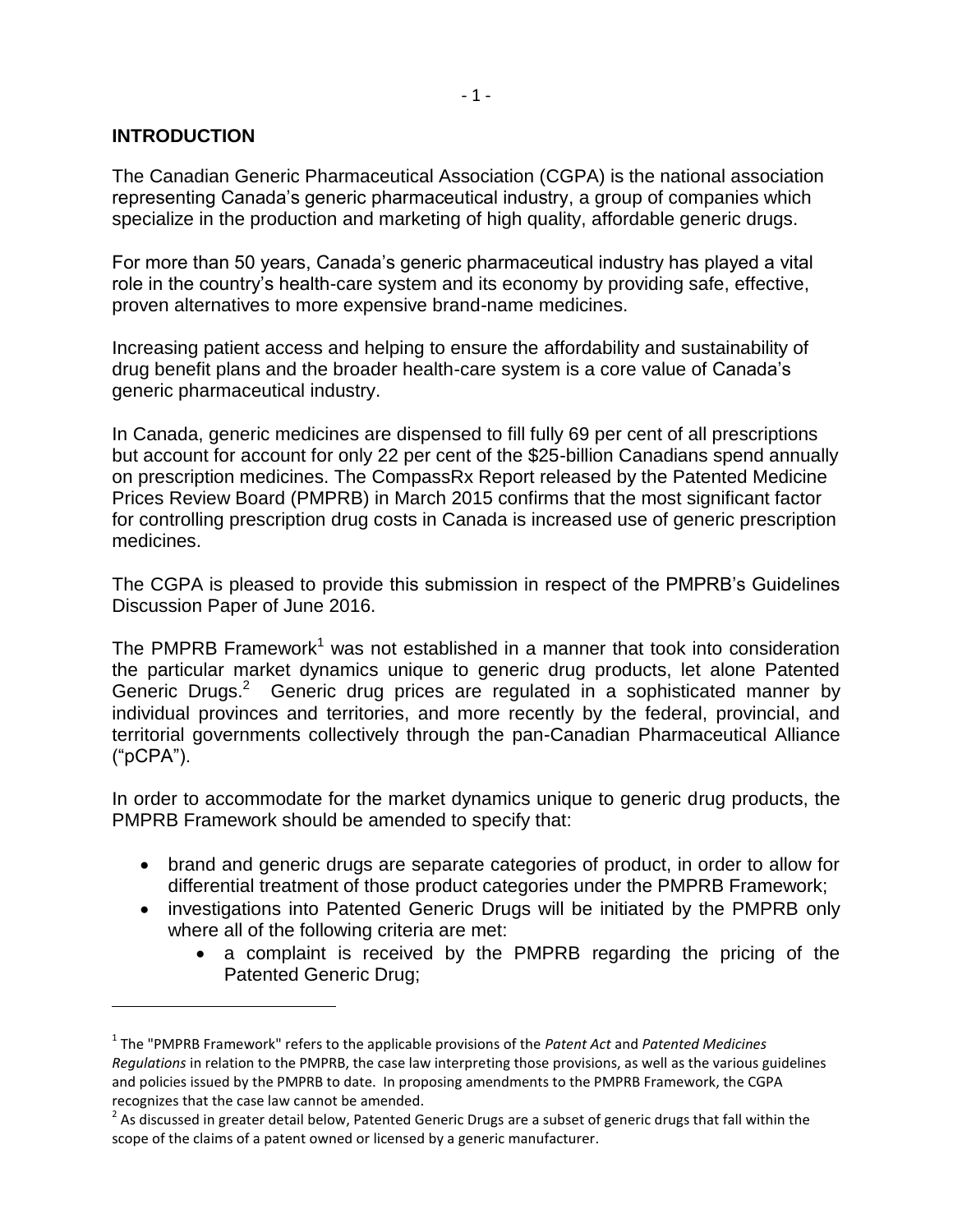- the Patented Generic Drug is the only one available on the market (i.e. no other equivalent generic or brand drug is available);
- the price of the Patented Generic Drug is higher than the highest (historical) brand price, adjusted for CPI increases over the years as permitted by formulary rules; and
- the Patented Generic Drug is non-compliant with pCPA or provincial formulary pricing, including any price increases permitted within those regimes.
- customer and wholesaler discounts and/or rebates, across a basket of products, should be expressly accounted for when making determinations under the excessive pricing analysis; and
- there will be no retroactivity in respect of the PMPRB Framework in respect of Patented Generic Drugs.

## **Application of Current PMPRB Framework to Generic Drugs**

The PMPRB regime was created to limit the prices set by patentees of brand drugs sold in Canada to ensure that those prices were not excessive. For the reasons set out below, applying the PMPRB Framework to generic drugs, and not distinguishing between brand and generic drugs, is not in the public interest for a variety of reasons.

Generic drugs are commodity products with slim profit margins. In contrast, brand drug products are sold with profit margins that are several multiples of the cost of production of the drug product. Prices for brand drugs tend to be related to the perceived medical value of the product viewed in the context of a product monopoly based on the assertion of patent rights.

Given the slim profit margins of generic drug products, generic drug prices are highly sensitive to input and manufacturing costs (e.g. price increases for the active pharmaceutical ingredient, excipients, and direct and indirect manufacturing costs). As a result, as an example, foreign exchange rates (i.e. changes in the value of the Canadian dollar) can wreak havoc on global supply chains and the input and manufacturing costs of generic drug products.

These increases in the cost of ingredients or manufacturing can often be dramatic over a short time period (e.g. a shortage of the active pharmaceutical ingredient due to a small market for the product in question, or a rapid fall in the value of the Canadian dollar). Most significantly, these cost increases can quickly turn a generic drug product with a slim profit margin to one with slim or even substantial losses.

On occasion, some generic manufacturers may be prepared to continue selling such a product at a loss, at least for a time, since patients rely on the supply of the product and there can be commercial advantages to having a larger product portfolio, notwithstanding a money-losing product. Moreover, the cause of the underlying cost increase may return to previous levels after a time. On the other hand, the commercial reality is that a manufacturer cannot sell an unprofitable product indefinitely, and an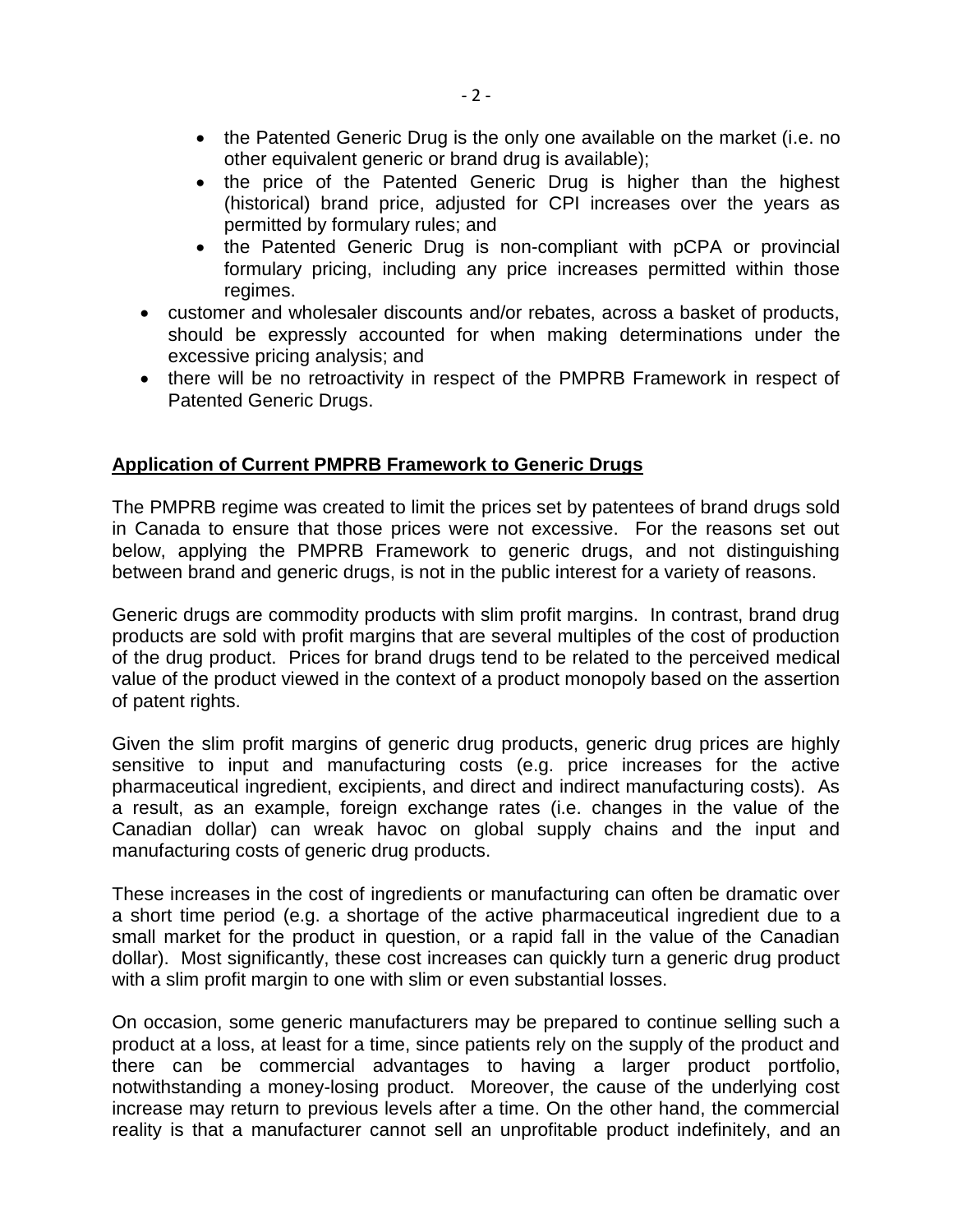increase well beyond the Consumer Price Index may well be required in order for the product to remain commercially viable.

As described in greater detail below, application of the PMPRB regime to generic drug prices could have severe, unintended consequences that would be contrary to the public interest, including:

- market withdrawal of the generic drug(s) if the necessary price increase exposes the manufacturer(s) to significant liability; this in turn leads to fewer versions of the generic drug product on the market, and a greater likelihood of drug shortages of the product;
- market withdrawal of a generic version of a multisource product if the manufacturer has a patent that requires reporting of the product to the PMPRB, and competing generic manufacturers of the same interchangeable product do not have such purported patent rights, thereby putting the first manufacturer at a severe competitive disadvantage (e.g. due to increased costs from PMPRB reporting and risk of liability) resulting in market withdrawal of that generic drug product and potential price increases for the generic drug products that remain on the market;
- the imposition of additional, and significant, regulatory costs on generic manufacturers in respect of the PMPRB Framework which would be more appropriately allocated to generic drug development, lower prices, and patient support programs, for example.

Application of the PMPRB Framework to generic drugs is also at odds with provincial regulation of generic drug pricing, and will have detrimental effects on provincial and territorial efforts directed to minimizing drug shortages and ensuring drug supply.

## **Current Pricing Regime for Generic Drug Prices in Canada**

Pricing of generic drug products is regulated by the provinces and territories, both individually and collectively, in a sophisticated and effective manner.

#### Provincial Formulary Pricing

While the approach varies across the provinces and territories, provincial formulary pricing mechanisms include:

- fixed-percentage pricing (i.e. the generic drug is set at a small fraction of the equivalent brand drug, such as 18% of the equivalent brand drug product); and
- Price referencing (e.g. the price of the generic drug is set in reference to the lowest price for the drug available in other provinces).

Historically, provinces had taken a "one price fits all" approach to drug pricing. Moreover, as governments sought to cut costs and control budgets, provincial formularies set ever lower prices for all generic drug products using the "one price fits all" approach.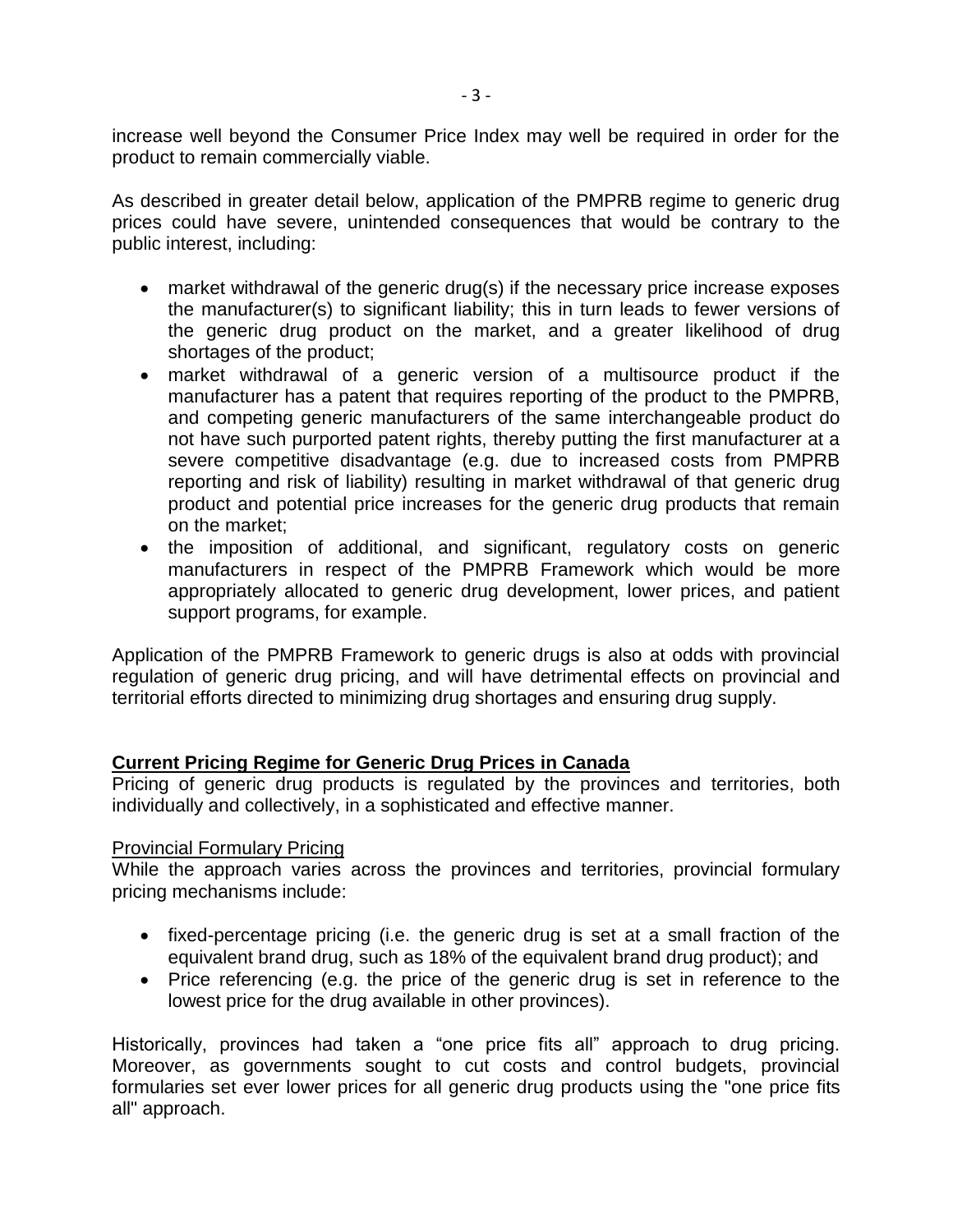## pan-Canadian Pharmaceutical Alliance ("pCPA")

The federal, provincial, and territorial governments have also pooled their resources and approach to generic drug pricing. In this regard, in July 2012, Premiers in the Council of the Federation announced a Generic Value Price Initiative to achieve better prices for generic drugs and improve consistency in pricing and approach.

On January 18, 2013, a joint approach was announced in respect of achieving the lowest generic drug prices to date in Canada. Effective April 1, 2013, the first phase established a price point for six of the most commonly dispensed generic drug products at 18% of the equivalent brand drug product: atorvastatin, ramipril, venlafaxine, amlodipine, omeprazole, and rabeprazole. In each subsequent year, additional generic drug products have been added. In April, 2014 four additional products were priced at 18% of the equivalent brand drug product: rosuvastatin, pantoprazole, citalopram, and simvastatin. In April 2015 another four generic drug products were added: clopidogrel, gabapentin, metformin and olanzapine. Most recently, in April 2016, four more generic drug products were added to the list: donepezil HC, ezetimibe, quetiapine, zopiclone. As such, there are currently 18 products priced in Canada at 18% of the corresponding brand drug product.<sup>3</sup>

The Pan-Canadian Generic Value Price Initiative Generic Pricing Framework was implemented effective April 1, 2014. It employs tiered pricing based on the number of generic versions, of the corresponding brand drug, on the market.<sup>4</sup> In a competitive market, where there are three or more generic products (i.e. "multi-source") that are equivalent to the corresponding brand drug product, the price is set for those products at a maximum of 25% of the brand drug product for solid dosage forms (e.g. tablets and capsules), and a maximum of 35% of the price of the brand drug product for dosage forms other than oral solids (e.g. liquids, patches, injectables, inhalers, etc.), as those products are typically more expensive to manufacture.

For generic products where there are only two generic drug products that are equivalent to the brand drug product (i.e. "dual source"), the pCPA sets the price at a maximum of 50% of the brand drug product. Where there is only one generic drug product in the market corresponding to the brand drug product (i.e. "single source" generic), then the price is set at either a maximum of 75% or 85% of the brand drug product, depending on whether the manufacturer of the brand drug product pays a discount to a province in respect of the supply of that brand drug product.

The foregoing pricing regime has been adopted by the federal, provincial, and territorial governments for reimbursement, given that those governments themselves established the pCPA. As a result, the federal, provincial, and territorial governments have been amending and adapting their government-funded drug programs accordingly.

 $\overline{a}$ 

 $^3$  See: www.pmprovincesterritoires.ca/en/initiatives/358-pan-canadian-pricing-alliance

<sup>4</sup> See: http://formulary.drugplan.health.gov.sk.ca/PanCanadian.aspx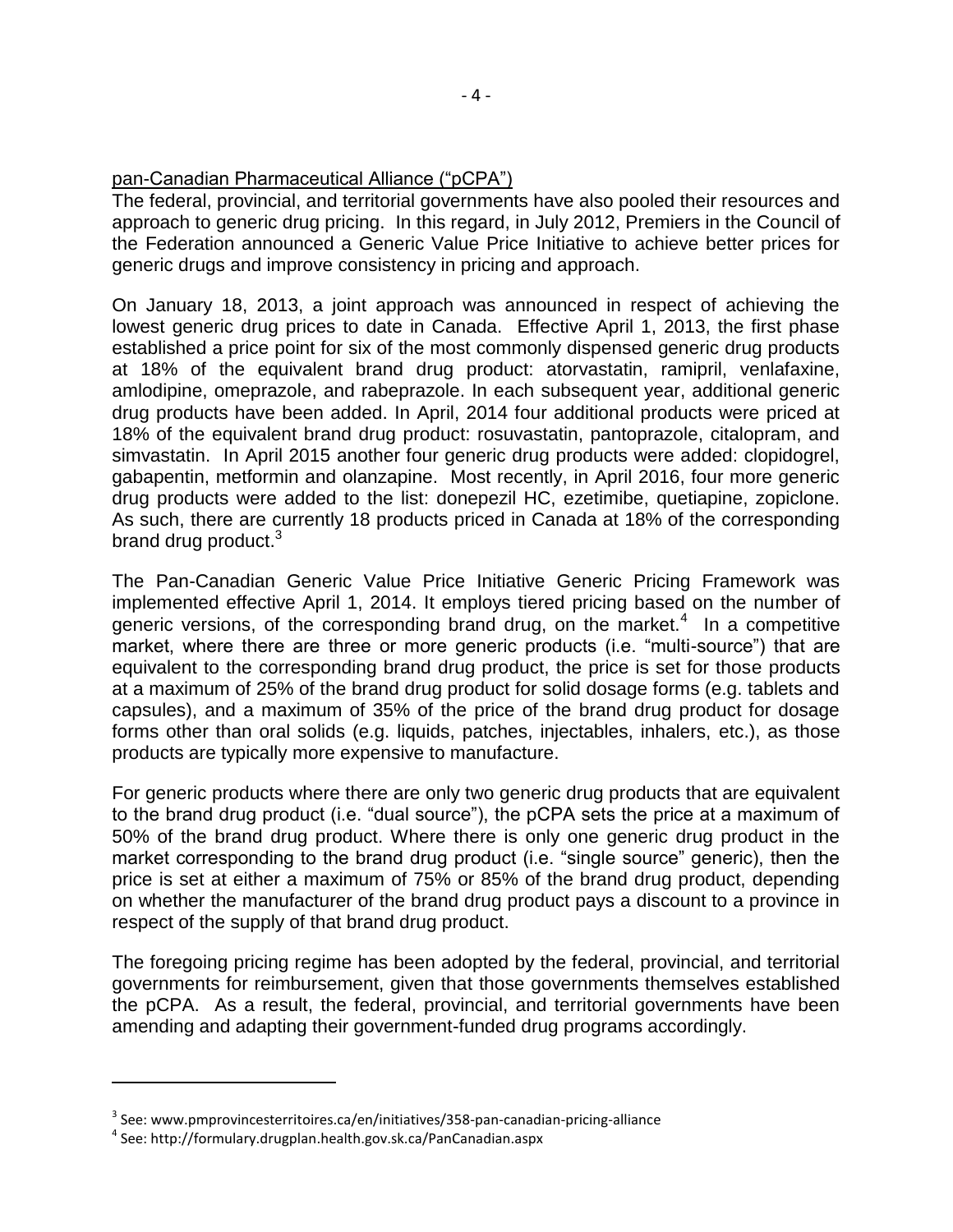Instances requiring price increases for generic drug products tend to arise with products that have been on the market long past the expiry of the brand product monopoly. At some time subsequent to the expiry of the brand product's market monopoly, the drug product enters the "decline" part of the drug life cycle, and the drug product's utilization falls. At this point, production costs rise due to declining economies of scale and higher direct and indirect production costs. As a result, some manufacturers leave the market at this stage potentially resulting in drug shortages for that drug product if the remaining manufacturers encounter supply chain challenges as they attempt to meet demand at existing prices. Federal, provincial, and territorial governments, both individually and collectively through the pCPA, have recognized that there are circumstances where price increases, well beyond the Consumer Price Index, are in the public interest in order to maintain continued supply of certain generic drug products.

The pCPA tiered pricing framework is a recognition that there is a relationship between generic drug pricing and the stability of supply of generic drug products. The continued commercial viability of certain generic drug products is sensitive to the various factors set out in this submission.

It is clear that the landscape for generic drug pricing is in sharp contrast with that of the pricing for brand drug products. The pricing for brand drug products is based largely on a negotiation between brand manufacturers and the provinces where there can be uneven bargaining power and assertion of patent monopoly rights. Generic drugs pose no such risk. The upper price of a brand drug product is limited by the PMPRB's price regulation. In addition, the province's determination of an appropriate price for the brand drug product is determined by the market monopoly for the product as well as the perceived medical value of that drug product relative to comparative drug therapies.

Canada is recognized as a market with high costs and barriers to entry for generic medicines, In recognition of this, the current pCPA pricing framework provides Canadians with generic drug prices that are internationally-competitive and sustainable.

The PMPRB was established to ensure the prices set by patentees of drugs sold in Canada were not excessive. CGPA notes that "affordability" is addressed in multiple sections of the PMPRB Guidelines Modernization Discussion Paper. The exercise of evaluating if the price of a drug is "affordable" is different from the one of evaluating if such price is "non-excessive". The latter implies an abuse of the monopoly granted to the patentee – which was the stated intent of Parliament – while the first is mostly related to the ability to pay of a payer, either private or public.

CGPA is concerned that such a shift may go beyond the scope of the PMPRB's legislated mandate. We are also concerned that such a dramatic shift in the PMPRB's approach to brand-name drugs could have unintended negative consequences for the sustainability of generic drug prices in Canada, which are already affordable for Canadians as 5 to 6 generic prescriptions can be filled for the price of one brand-name prescription.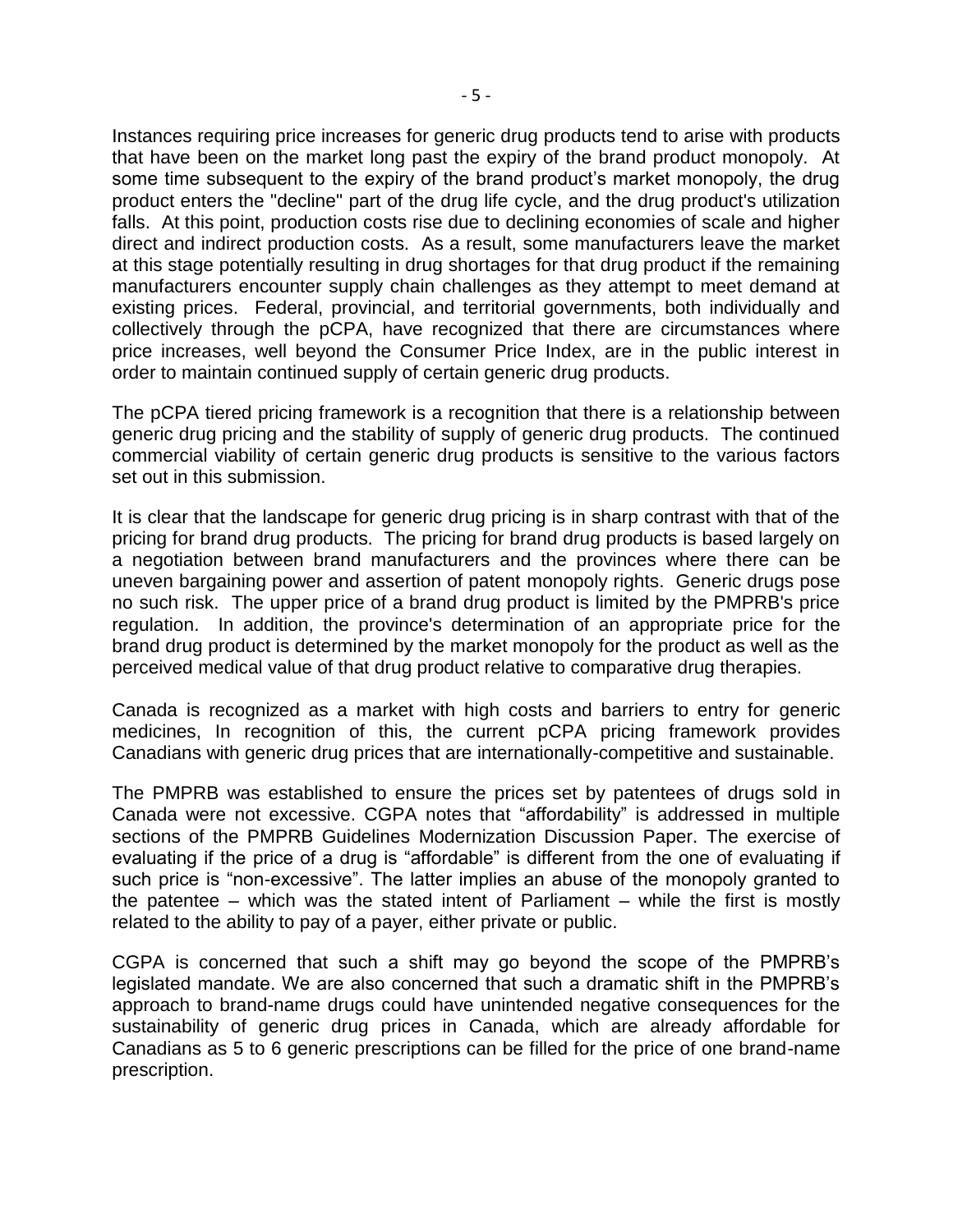## **PROPOSED AMENDMENTS TO PMPRB FRAMEWORK FOR GENERIC DRUGS**

In our view, it is essential that the PMPRB Guidelines draw a distinction between brand and generic drugs, so that it can be made clear that the PMPRB regime does not apply to the latter.

## **The PMPRB Framework Should Distinguish Patented Brand Drugs from Patented Generic Drugs to Enable Differential Treatment**

#### Generic Drugs

Generic drugs are subsequent entry drug products, meaning that they enter the market after the brand drug has been introduced to the market typically via an abbreviated new drug submission (ANDS) to Health Canada.

Health Canada describes a generic drug product as a copy of the brand name product, and Health Canada refers to brand name products as the "Canadian reference product". Provincial governments, in establishing their drug reimbursement formularies, often use the term "original product" to describe the brand drug product.

#### Patented Generic Drugs

Some subset of generic drugs might fall within the scope of the claims of a patent owned or licensed by a generic manufacturer (a "Patented Generic Drug", as discussed above). Nevertheless, such Patented Generic Drug products would not benefit from their patent(s) due to reference pricing.

Put another way, the manufacturer of a Patented Generic Drug does not have any socalled "market power" in relation to the Patented Generic Drug. To the extent that the manufacturer of a Patented Generic Drug raises the price for that product, it will lose market share to other manufacturers of the same generic drug sold by other manufacturers. In the event that the Patented Generic Drug is sole source generic, then a price increase will simply attract market participation by other manufacturers causing them to introduce their own version of the generic drug, and driving down the price of the product as per the pCPA framework. Putting it bluntly, any patent rights attributed to a Patented Generic Drug do not result in any exercise of monopoly pricing power for that product.

## **Proposed Amendment to the PMPRB Framework**

Generic drugs should be defined under the PMPRB Framework as encompassing:

 drugs that have been approved by Health Canada as equivalent to a Canadian reference product on the basis of a comparison to a Canadian reference product (e.g. as per C.08.001.1, C.08.002.1, and C.08.004(4) of the *Food and Drug*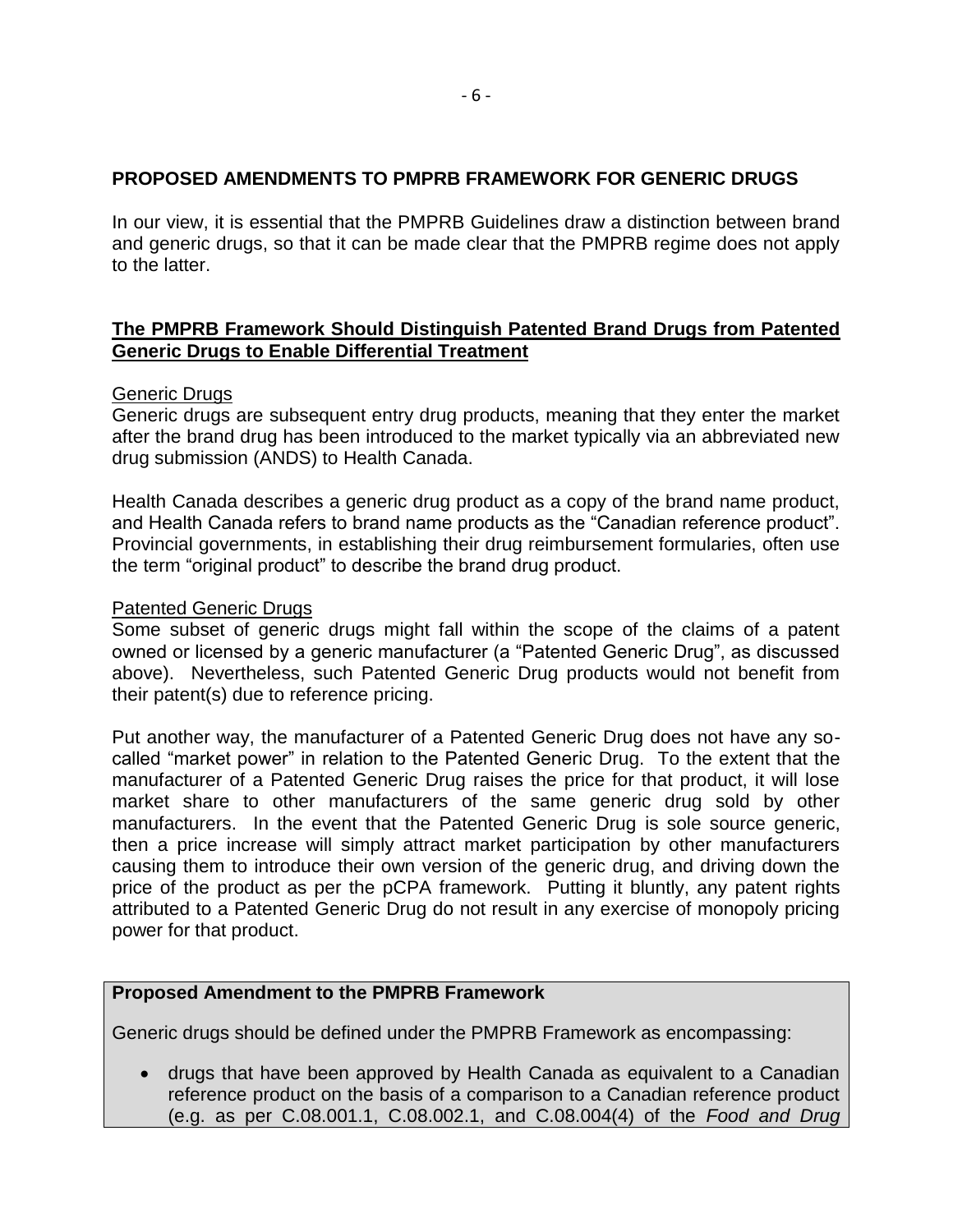*Regulations* for prescription drugs);

- drugs that are approved by Health Canada as a licensed version of an existing Brand reference product sold in Canada (e.g. a X-REF submission); or
- drugs that have been declared interchangeable to an original drug by a provincial/territorial/federal reimbursement formulary.

## **The PMPRB Framework Should Set out the Investigation Process for Patented Generic Drugs**

The PMPRB Framework should provide clarity to generic manufacturers in respect of under what circumstances investigations into the pricing of Patented Generic Drugs will be initiated.

## **Proposed Amendment to the PMPRB Framework**

Investigations into Patented Generic Drugs will be initiated by the PMPRB where all of the following criteria are met:

- a complaint is received by the PMPRB regarding the pricing of the Patented Generic Drug;
- the Patented Generic Drug is the only one available on the market (i.e. no other generic or brand drug available);
- the price is higher than the highest (historical) brand price, adjusted for CPI increases over the years as permitted by formulary rules; and
- the Patented Generic Drug is non-compliant with pCPA or provincial formulary pricing, including any price increases permitted within those regimes.

## **The PMPRB Framework Should Clarify that Patent Licenses will not be Implied**

In past matters involving generic drugs, the PMPRB has implied patent licenses in a wide variety of circumstances in order to assert jurisdiction and seek penalties for excessive pricing.

A "we know it when we see it" approach by the PMPRB, in respect of when a generic drug is a Patented Generic Drug, does not provide clarity or predictability to generic manufacturers. Instead, this approach:

- thwarts compliance with the PMPRB Framework due to regulatory uncertainties and ambiguities;
- dramatically increases costs associated with efforts by manufacturers aimed at compliance;
- results in some generic drug products not being brought to market, or products being withdrawn from the market, due to uncertain compliance and exposure to potential liability under the PMPRB Framework; and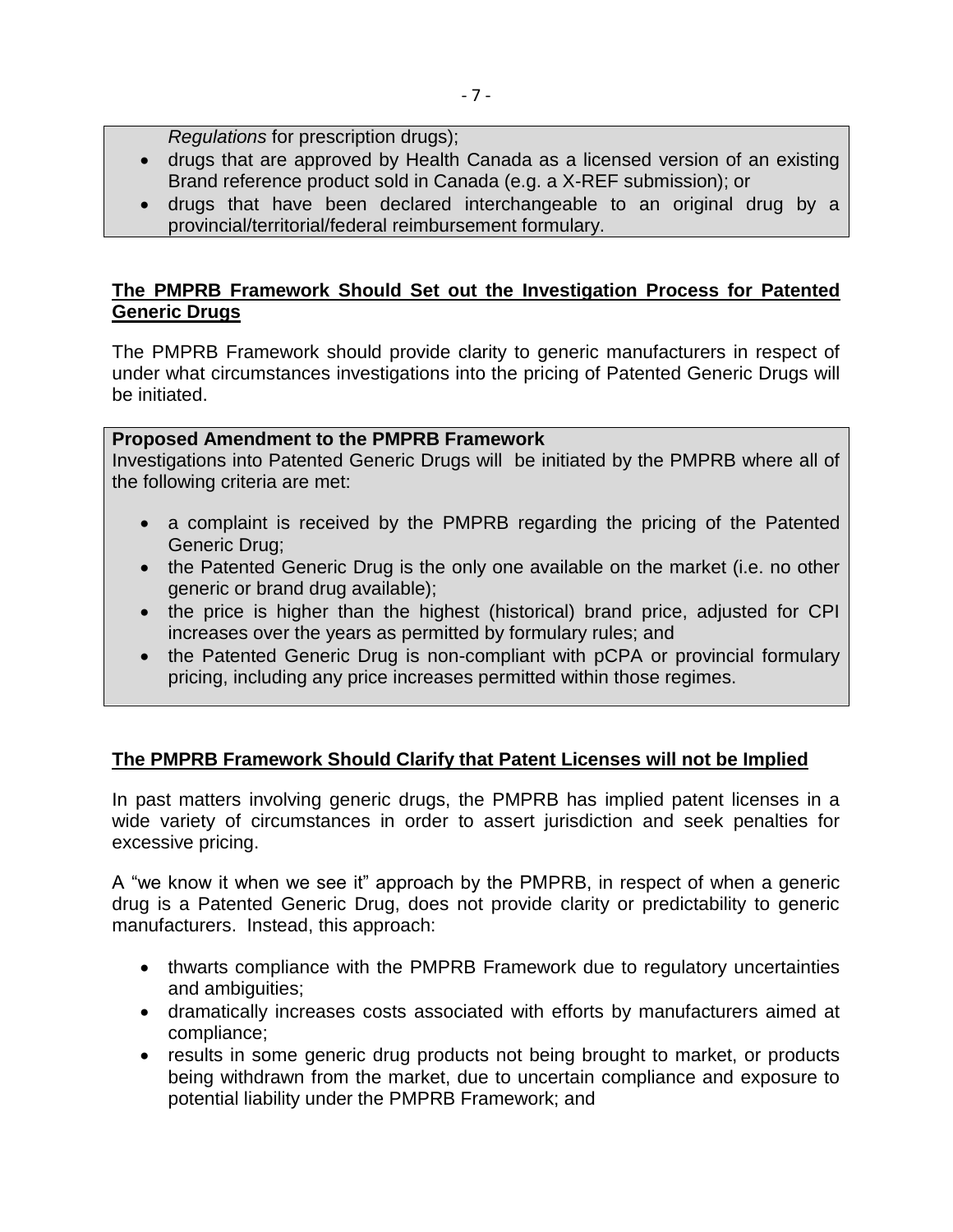prevents prospective risk minimization exposing manufacturers to financially crippling, and unpredictable, liability several years after the fact.

As a result, the PMPRB Framework must provide clarity as to under what, if any, circumstances a generic drug would be interpreted as being a Patented Generic Drug.

Of significant concern is under what circumstances, if any, a patent license might be implied to a generic manufacturer, in respect of a generic drug, under the PMPRB Framework.

This concern arises under two broad scenarios, as described in greater detail below: (1) patent licenses implied between a manufacturer and the manufacturer's raw ingredient suppliers; and (2) implied licenses to the patents of the brand manufacturer.

The simple approach to resolving these concerns is for the PMPRB Framework to apply the Supreme Court of Canada decision of *Eli Lilly & Co. v. Novopharm Ltd*., [1998] 2 S.C.R. 129 ("*Eli Lilly*"). In *Eli Lilly*, the Supreme Court of Canada considered the legal effect of supply agreements in respect of patent rights, and whether a sublicense was granted in the context of a supply agreement. In particular, the Court considered the distinction between a patent license and an ordinary agreement of purchase and sale. The Court noted that a sub-licensee can obtain the rights to use and sell a patented article if those rights are transferred by license; similarly, the sale by a licensee of a patented article is presumed to give the purchaser the right to use or sell or deal with the goods as the purchaser pleases. However, the sale of a licensed article obviously does not have the automatic effect of constituting the purchaser a licensee themselves, even though the purchaser enjoys rights of use and alienation. As set out by the Court, rights of use and alienation can only be determinative of the existence of the granting of a license in instances in which it is clear that no transfer of property rights has occurred (i.e. there has been no sale of the patented article to the third party, but the third party nevertheless has rights to make and well the patented article).<sup>5</sup>

## In short, **the mere purchase and sale of drug ingredients from a supplier should not be construed as a patent license in the context of the manufacture of generic drugs, subject to express patent license rights otherwise conferred**.

## Drug Ingredient Suppliers

 $\overline{a}$ 

Many ingredients and components of any given drug product are out-sourced to third parties by drug manufacturers, including generic drug manufacturers. As a result, a generic manufacturer, for any given product, may rely on multiple third party suppliers in respect of supplying the active pharmaceutical ingredient, and numerous non-medicinal ingredients contained in the drug formulation, such as tablet coatings, for example.

Any of these ingredient, or component, suppliers could have a multitude of patents that pertain to a medicine. Those patents are either irrelevant to the drug ingredient being

<sup>5</sup> *Eli Lilly & Co. v. Novopharm Ltd*., [1998] 2 S.C.R. 129 at paras. 68-79.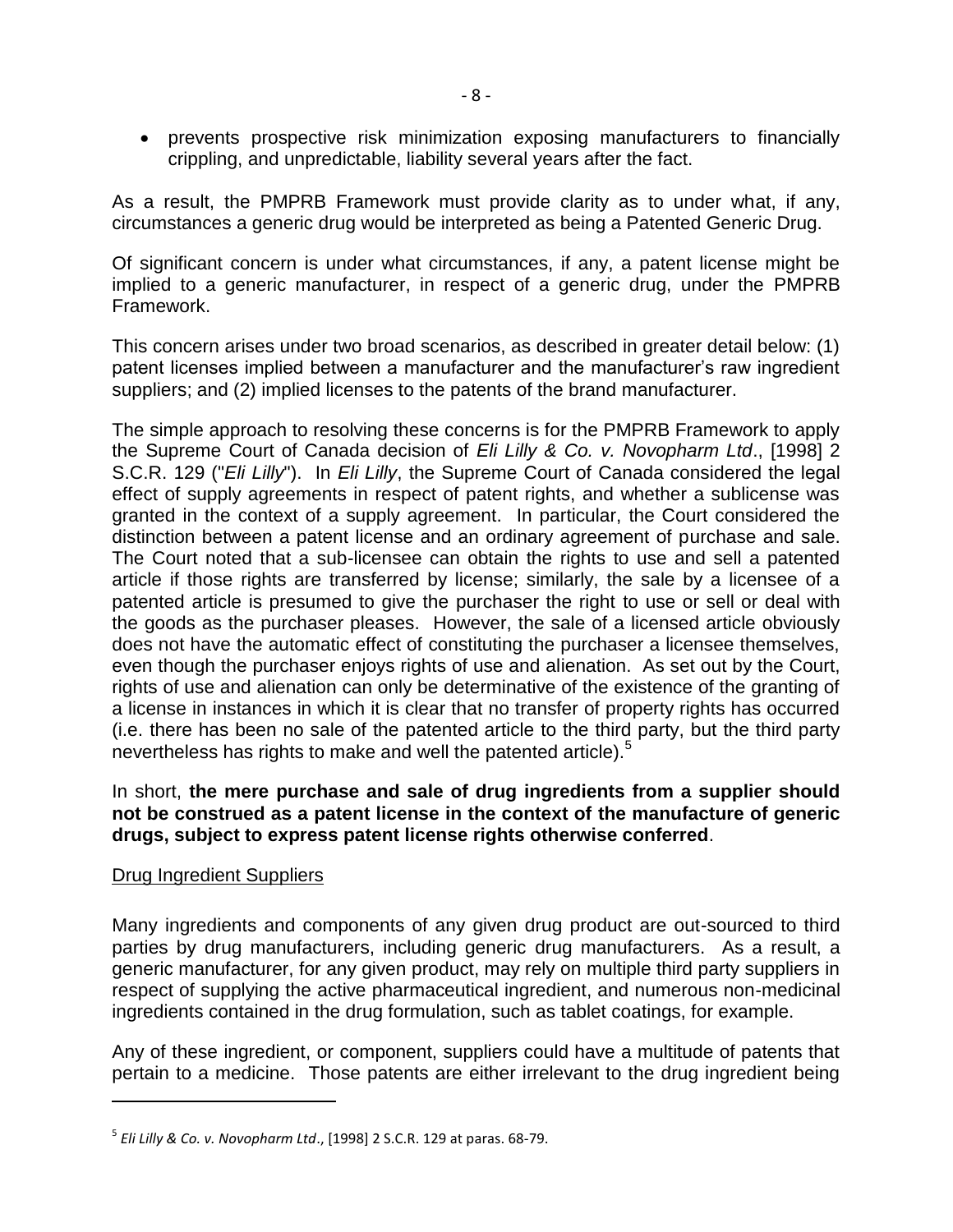sold, or to the extent relevant, no patent rights, let alone exclusive patent rights are being conferred from the ingredient supplier to the generic manufacturer.

Generic drug manufacturers often rely on numerous third party ingredient suppliers in global supply chains. It would be an unreasonable obligation to impose on generic manufacturers to require them to audit the patent rights of their suppliers particularly when no patent rights are intended on being licensed by the generic manufacturer, and the transaction is merely an ordinary agreement of purchase and sale.

The industry requires **clarity that patents rights of third party drug ingredient suppliers supplying generic manufacturers will not be construed as a implied patent license when the transaction is a mere purchase and sale of drug ingredients from a third party supplier**.

#### Navigating the Third Party Patent Landscape

Generic drug manufacturers, in bringing a generic drug to market, must navigate the patent landscape. There are two reasons for this: (1) to determine whether the company will infringe a third party patent, and thereby incur potential liability for patent infringement; and (2) to comply with the requirements of the *Patented Medicines (Notice of Compliance) Regulations*, ("*PM(NOC) Regulations*") if applicable, before its marketing authorization can be granted.

Subject to regulatory approval by Health Canada, routes to market entry for generic drug products, in relation to patents, include the following:

- awaiting the expiry of any relevant patents, whether those patents are owned by the brand manufacturer or third parties;
- dismissal of an application brought by the brand company under the *PM(NOC) Regulations*; or
- settlement of an application brought by the brand manufacturer under the *PM(NOC) Regulations* or other patent litigation (e.g. on the basis of noninfringement; by agreement to postpone launch of the generic drug until the brand manufacturer's market exclusivity is otherwise lost; or on the basis that generic launch will follow on a specific day, but that liability for patent infringement will be waived by the brand manufacturer).

There are often numerous patents that might be asserted, by third party patentees, to be infringed by a particular generic drug product. The absence of patent litigation between the patentee and the generic manufacturer does not imply that there is a patent license between those parties.

Instead, there are a variety of reasons why a patentee might never assert a particular patent against a generic manufacturer's generic drug product. For example, the patentee may know or believe: (i) that the generic drug does not infringe the patent; (ii) that the patent is invalid and therefore not worthy of patent litigation (e.g. the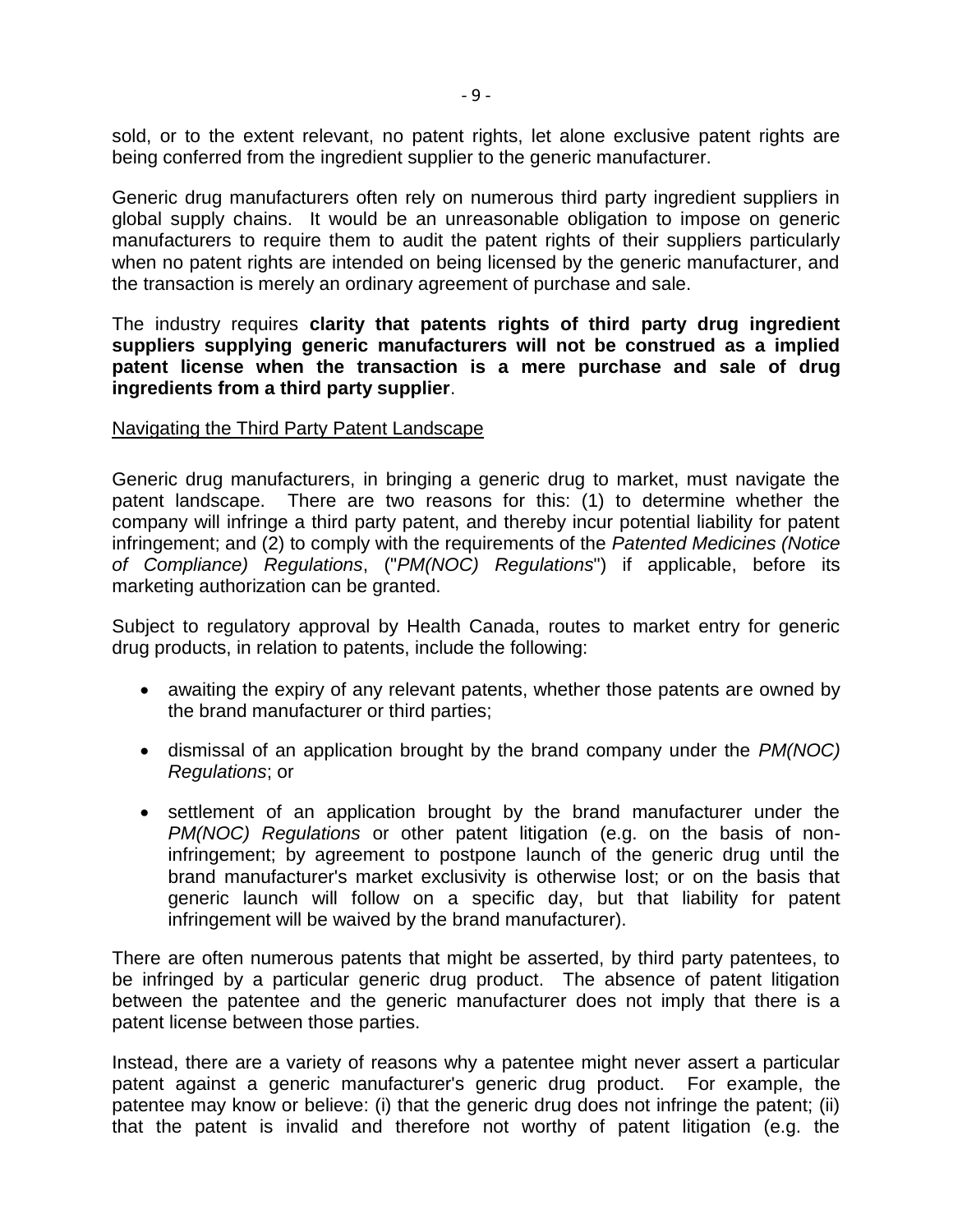corresponding patent was invalidated in another jurisdiction); or (iii) that the patentee's entitlement to damages for infringement would be non-existent (e.g. no entitlement to damages due to the existence of non-infringing alternatives).

In short, there are several explanations as to why a third party patentee may not assert their patent rights against a generic drug product. Implying a patent license does not reflect the commercial reality. This is particularly the case since the generic manufacturer has likely performed an extensive analysis of whether the patent is infringed, invalid, and if infringed/valid, what the liability for infringement might be. In view of that analysis, the generic manufacturer has assessed the risk of liability of coming to market. To be penalized under the PMPRB Framework pursuant to an implied license would be unjust as it would not reflect the reality of the relationship between the patentee and the generic manufacturer.

#### **Proposed Amendment to the PMPRB Framework**

The mere purchase and sale of drug ingredients from a supplier should not be construed as a patent license in the context of the manufacture of generic drugs, subject to express patent license rights otherwise conferred.

The absence of patent litigation between a third party patentee and the generic manufacturer should not imply that there is a patent license between those parties.

## **The PMPRB Framework Should Set out the Excessive Pricing Analysis Applicable to Patented Generic Drugs**

Section 85 of the *Patent Act* sets out the factors applicable for determining whether a drug product is priced excessively.

In considering the section 85 factors, for a Patented Generic Drug, the price of the corresponding brand drug alone should be used, and the prices of other corresponding generic drugs should be excluded. In short, all price comparisons, domestic and international, should be in relation to the corresponding Patented Brand Drug.

In respect of assessing excessive pricing, section 85(1)(d) refers to changes in the Consumer Price Index (CPI) as being one factor that should be taken into consideration; however, it should not be operative where the generic drug remains priced according to tiered pricing framework. Furthermore, CPI generally should not be a relevant factor in the consideration of whether generic drug prices are excessive, since generic prices tend to be fixed at the time of market entry, and do not benefit from annual CPI increases, but instead remain frozen in time for several years, and often decades.

In determining the price at which a Patented Generic Drug is sold, discounts and rebates to customers, wholesalers, and payers (including governments) would be taken into account. It is important to note that in the generic industry, discounts and rebates,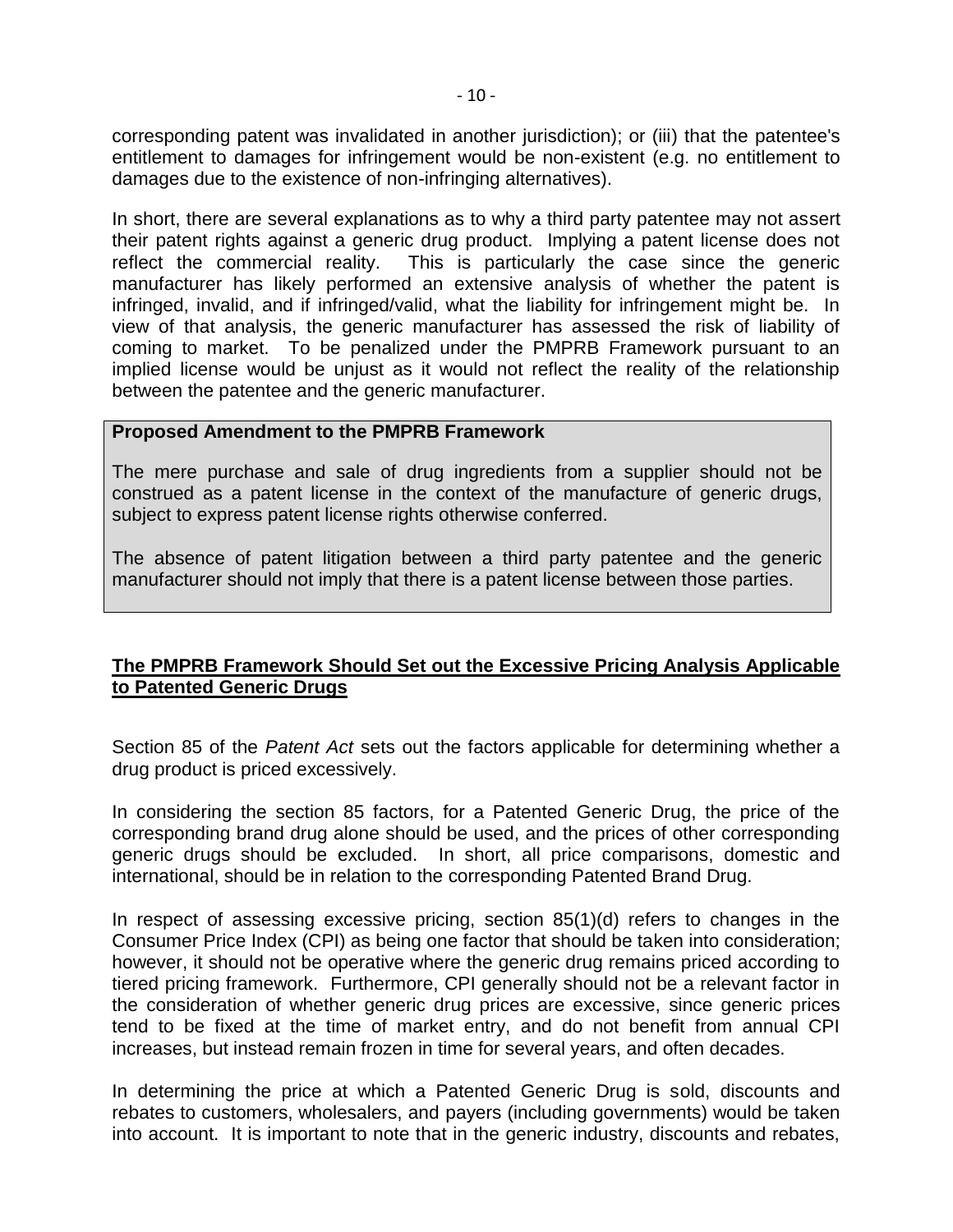in provinces where permitted, are typically provided on a blended basis, namely across a basket of drug products. In other words, discounts and rebates are seldom provided on a product by product basis for generic drugs. As such, blended discounts/rebates across a basket of products should be accepted under the PMPRB Framework in the pricing analysis.

If the Patented Brand Drug is no longer on the market, then any price comparisons should be in respect of the last, highest available brand drug price.

#### **Proposed Amendment to the PMPRB Framework**

Section 85(1)(d) refers to changes in the Consumer Price Index as being a factor to be taken into consideration in respect of assessing excessive pricing. This factor should not be operative in relation to the analysis of Patented Generic Prices.

Blended discounts/rebates to customers, wholesalers, and payers (including governments), across a basket of products, should be expressly considered when making determinations under the excessive pricing analysis.

## **The PMPRB Framework Should Specify that Excessive Pricing for Patented Generic Drugs is Prospective Only**

Given the regulatory uncertainty up to the present concerning the PMPRB's regulation of Patented Generic Drugs, and where patent licenses might be implied, for example, the PMPRB should only pursue excessive pricing matters, and associated penalties, in respect of Patented Generic Drugs that are introduced to the market subsequent to the issuance of the revised Guidelines (i.e. the PMPRB Guidelines should clarify that there will be no retroactivity in respect of excessive pricing for Patented Generic Drugs).

#### **Proposed Amendment to the PMPRB Framework**

There should be no retroactivity in respect of the PMPRB Framework in respect of Patented Generic Drugs.

## **The CGPA Emphasizes its Support for the Continued Monitoring of R&D Investment in Canada in Relation to Sales of Patented Brand Drugs**

Section 89 of the *Patent Act* requires the PMPRB to provide a report to the Minister of Innovation, Science and Economic Development setting out, for example, research and development (R&D) investment in Canada made by brand manufacturers. As such, each year from 1988 onwards, the PMPRB has issued a report setting out data in respect of the ratio of R&D-to-domestic sales for Patented Brand Drugs. The Minister is required, under section 89(4) of the *Patent Act*, to cause a copy of the PMPRB report to be laid before Parliament.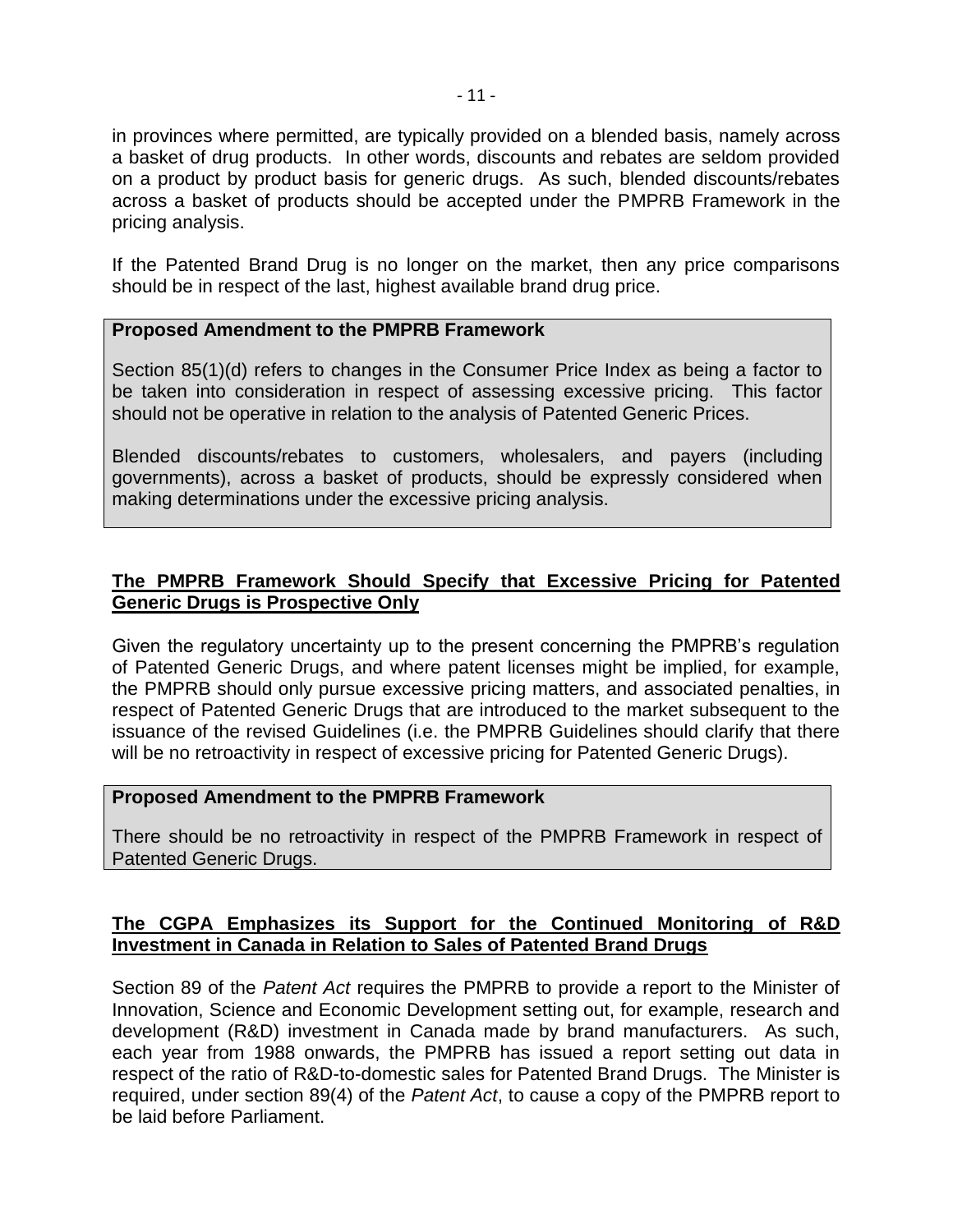Section 89 of the *Patent Act*, and related provisions of the PMPRB Framework, were implemented for reasons important to all Canadians. As described below, market monopoly rights were granted to brand manufacturers in exchange for a commitment by those manufacturers to invest 10% of the sales revenue of Patented Brand Drugs in R&D in Canada. In other words, the delayed generic drug market entry and higher drug costs paid by Canadians for Patented Brand Drugs were in exchange for dramatically increased R&D investment in Canada by brand manufacturers. Monitoring the amount of these R&D investments is valuable information for the federal government and for all Canadians: it is a measure of the value Canadians received and continue to receive (i.e. R&D investment in Canada) in exchange for delayed generic drug market entry.

By way of background, in the late 1960s, due to the federal government's concerns of high patented drug prices and low R&D investment in Canada by patent-holding brand manufacturers, the federal government strengthened the "compulsory licensing" regime under the *Patent Act*. Under the compulsory licensing regime, notwithstanding a patent for the brand drug product, generic drug manufacturers were permitted to import and sell patented drug products pursuant to these compulsory licenses in exchange for a license fee paid to the patent holder.

In 1987, amendments were made to the *Patent Act* as a result of Bill C-22. Those amendments: (i) diminished the scope of the compulsory licensing scheme, (ii) enabled patenting of pharmaceutical products themselves (i.e. rather than product by process patents alone), and (iii) established patent terms of 20 years from the date of filing (i.e. versus 17 years from date of issuance, previously). Bill C-22 also provided for the creation of the PMPRB itself. Further amendments to the *Patent Act* were implemented through Bill C-91 in 1993, which were triggered in part to comply with the requirements of NAFTA. The Bill C-91 amendments: (i) abolished the granting of compulsory licenses; and (ii) enabled the introduction of the *Patented Medicines (Notice of Compliance) Regulations*, which provided brand manufacturers the ability to delay the market entry of generic drug products by prohibiting the issuance of the notice of compliance for the generic drug pursuant to what is now a 24 month stay.

In return for these additional market monopoly rights for brand manufacturers and the consequent delay of generic drug market entry, brand manufacturers committed to boosting levels of R&D in Canada to 10% of sales by the end of 1996. The Annual Reports of the PMPRB demonstrate that brand manufacturers have failed to meet their R&D-to-sales ratio commitment since 2003. As set out in the 2015 Annual Report of the PMPRB, members of Innovative Medicines Canada (formerly Rx&D) spent only 4.9% of their annual revenue on R&D for the 2015 year. Furthermore, the PMPRB's 2015 Annual Report reveals that the ratio of R&D-to-domestic sales in Canada is the lowest of comparator countries (i.e. R&D investment is substantially higher in various European comparator countries and the U.S., as a percentage of sales revenue).

The PMPRB's monitoring of the ratio of R&D-to-domestic sales data in Canada, and comparisons to data for various comparator countries, is extremely important information for Canadians and the federal government in the context of future trade negotiations. This is because brand manufacturers committed to a specific level of R&D investment in Canada, namely 10% of sales of Patented Brand Drugs, in exchange for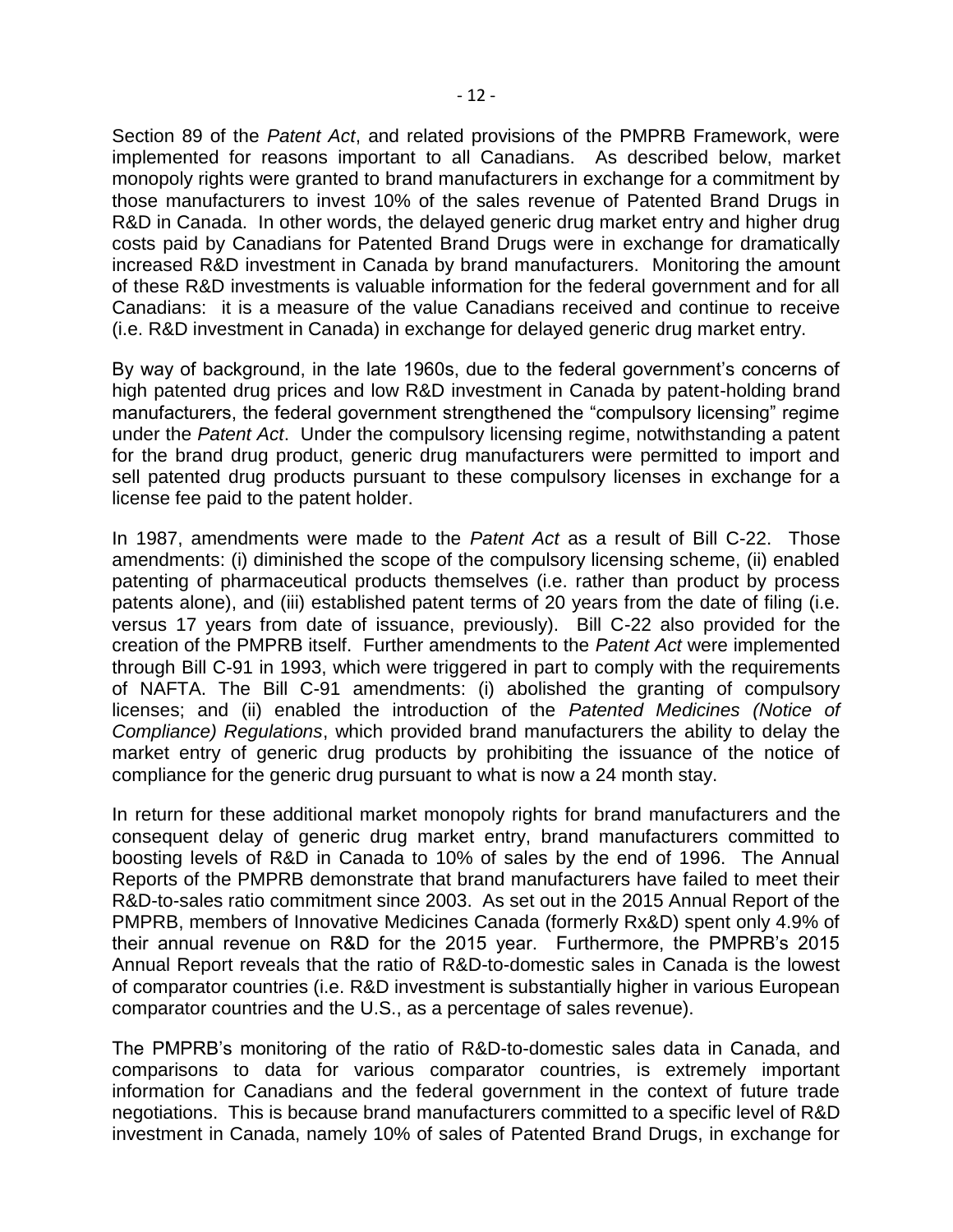various market monopoly rights and the consequent delay of generic drug entry. Going forward, as Canada negotiates future trade deals in which it is proposed that additional market monopoly rights are provided for Patented Brand Drugs, the federal government, and Canadians generally, should be armed with information regarding the level of R&D investment that is being made in exchange for existing and any future market monopoly rights afforded for Patented Brand Drugs. This data is particularly important given that R&D investment in Canada by brand manufacturers is dramatically less than that made by those manufacturers in various European comparator countries and the U.S. The value of existing and future market monopoly rights for Patented Brand Drugs must be considered in the context of what Canada and Canadians receive in exchange for the delay to generic drug market entry.

## **CONCLUSION**

Thank you for reviewing this submission of the Canadian Generic Pharmaceutical Association with respect to the PMPRB Guideline Modernization Consultations. We trust that the PMPRB will see fit to develop and implement separate complaints-based guidelines for Patented Generic Drugs that will take into account the important information contained in this submission. The CGPA looks forward to meeting with the Board and PMPRB staff to review in greater detail.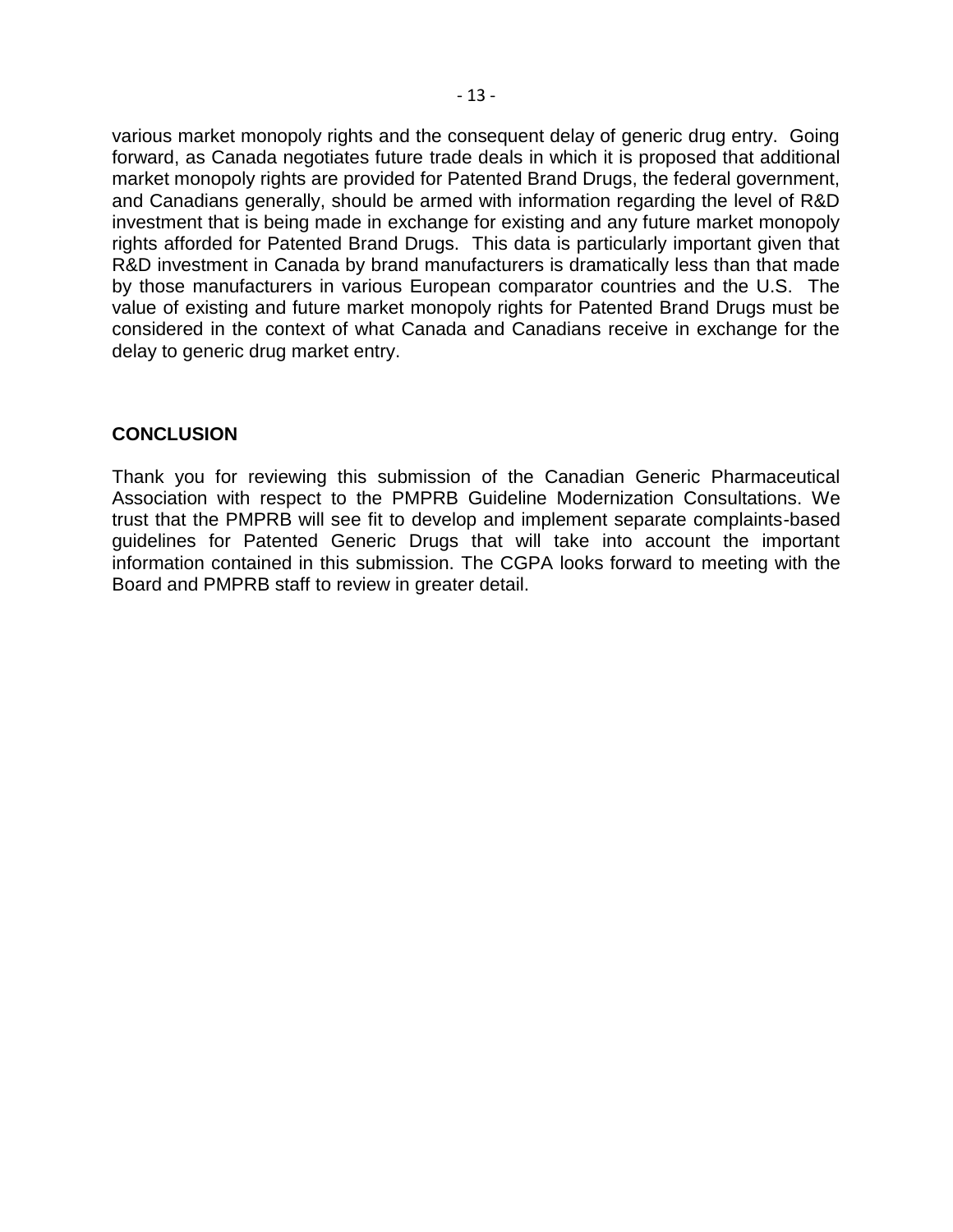## **APPENDIX 1: RESPONSES TO CERTAIN QUESTIONS SET OUT IN THE "PMPRB GUIDELINES MODERNIZATION DISCUSSION PAPER"**

Set out below are select questions set out in the PMPRB Guidelines Modernization Discussion Paper and the industry's comments in respect of those questions.

**1. What does the word "excessive" mean to you when you think about drug pricing in Canada today? For example:**

**a. Should a drug that costs more annually than a certain agreed upon economic metric be considered potentially excessively priced?** 

**b. Should a drug that costs exponentially more than other drugs that treat the same disease be considered potentially excessive?** 

**c. In considering the above two questions, does it matter to you if a very costly drug only treats a small group of patients such that it accounts for a very small proportion of overall spending on drugs in Canada?** 

**d. Conversely, if a drug's price is below an agreed upon metric and in line with other drugs that treat the same disease, should it be considered potentially excessive if it accounts for a disproportionate amount of overall spending on drugs in Canada?** 

**e. What economic considerations should inform a determination of whether a drug is potentially excessively priced?**

For Patented Generic Drugs and for the reasons set out herein, any price comparisons for Patented Generic Drugs should be in respect of the corresponding Patented Brand Product in Canada. This approach should also be taken to Patented Biosimilar Medicines.

**2. Given that it is standard industry practice worldwide to insist that public prices not reflect discounts and rebates, should the PMPRB generally place less weight on international public list prices when determining the non-excessive price ceiling for a drug?**

Yes. Further, for the reasons set out herein, any price comparisons for Patented Generic Drugs should be in respect of the corresponding Patented Brand Product in Canada. This approach should also be taken to Patented Biosimilar Medicines.

**3. In your view, given today's pharmaceutical operating environment, is there a particular s. 85 factor that the Guidelines should prioritize or weigh more heavily in examining whether a drug is potentially excessively priced?**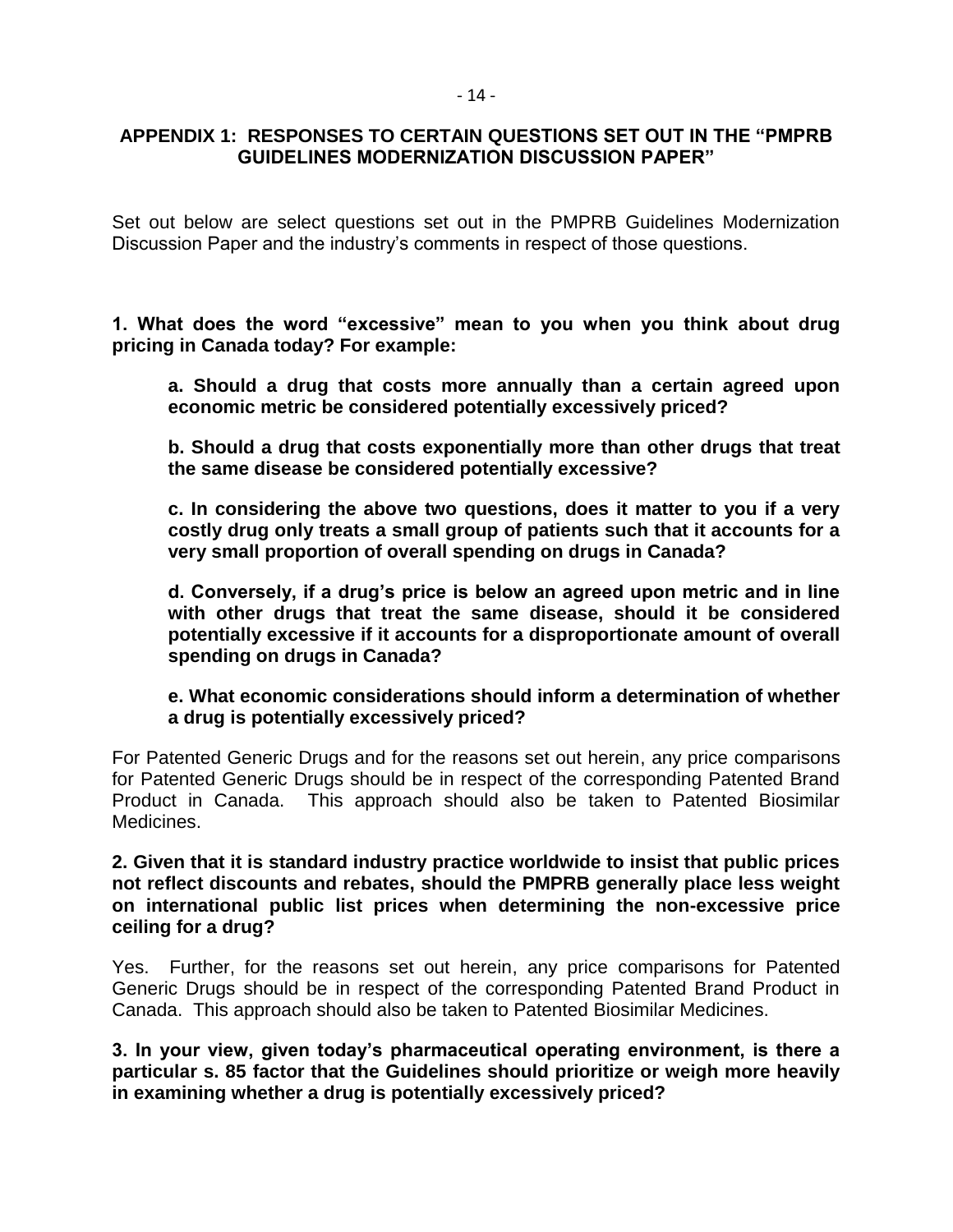For the reasons set out herein, CPI should not be a factor in excessive pricing analyses for Patented Generic Drugs. CPI should also not be a factor in excessive pricing analyses for Patented Biosimilar Medicines.

## **4. Should the PMPRB set its excessive price ceilings at the low, medium or high end of the PMPRB7 countries (i.e. the US, the UK, Sweden, Switzerland, Germany, France and Italy)?**

For the reasons set out herein, all price comparisons for Patented Generic Drugs should be in respect of the corresponding Patented Brand Product in Canada.

## **6. What alternatives to the current approach to categorizing new patented medicines (based on degree of therapeutic benefit) could be used to apply the statutory factors from the outset and address questions of high relative prices, market dynamics and affordability?**

Patented Generic Drugs should comprise a separate category of product for the reasons set out herein, to enable differential treatment of Patented Generic Drugs as compared to products that are sold pursuant to a product monopoly and priced accordingly. Such a separate category would also recognize that Patented Generic Drugs are of low risk of excessive pricing, particularly when sold according to a tiered pricing framework under the pCPA. The PMPRB should also apply a similar approach to Patented Biosimilar Medicines.

## **7. Should the PMPRB consider different levels of regulatory oversight for patented drugs based on indicators of risk of potential for excessive pricing?**

Yes, and there should be little regulatory oversight of Patented Generic Drugs due to the tiered pricing framework under the pCPA. As the pCPA also has a robust price negotiation approach for biosimilar medicines, Patented Biosimilar Medicines should also have little regulatory oversight by the PMPRB.

## **8. Should the price ceiling of a patented drug be revised with the passage of time and, if so, how often, in what circumstances and how much?**

Price decreases imposed on the brand product would have a corresponding impact on the provincial price regulation of generic drugs generally, including Patented Generic Drugs. This is because the prices for generic drugs are routinely set as a percentage of the corresponding brand drug price. This is an important consideration, as a dramatic drop in the price of the corresponding brand drug prior to generic entry could decrease the commercial viability of generic versions of the generic drug product at current generic drug pricing. In contrast, price increases or decreases of the brand drug subsequent to generic entry have no impact on generic pricing. The same is true for Patented Biosimilar Medicines.

## **9. Should price discrimination between provinces/territories and payer types be considered a form of excessive pricing and, if so, in what circumstances?**